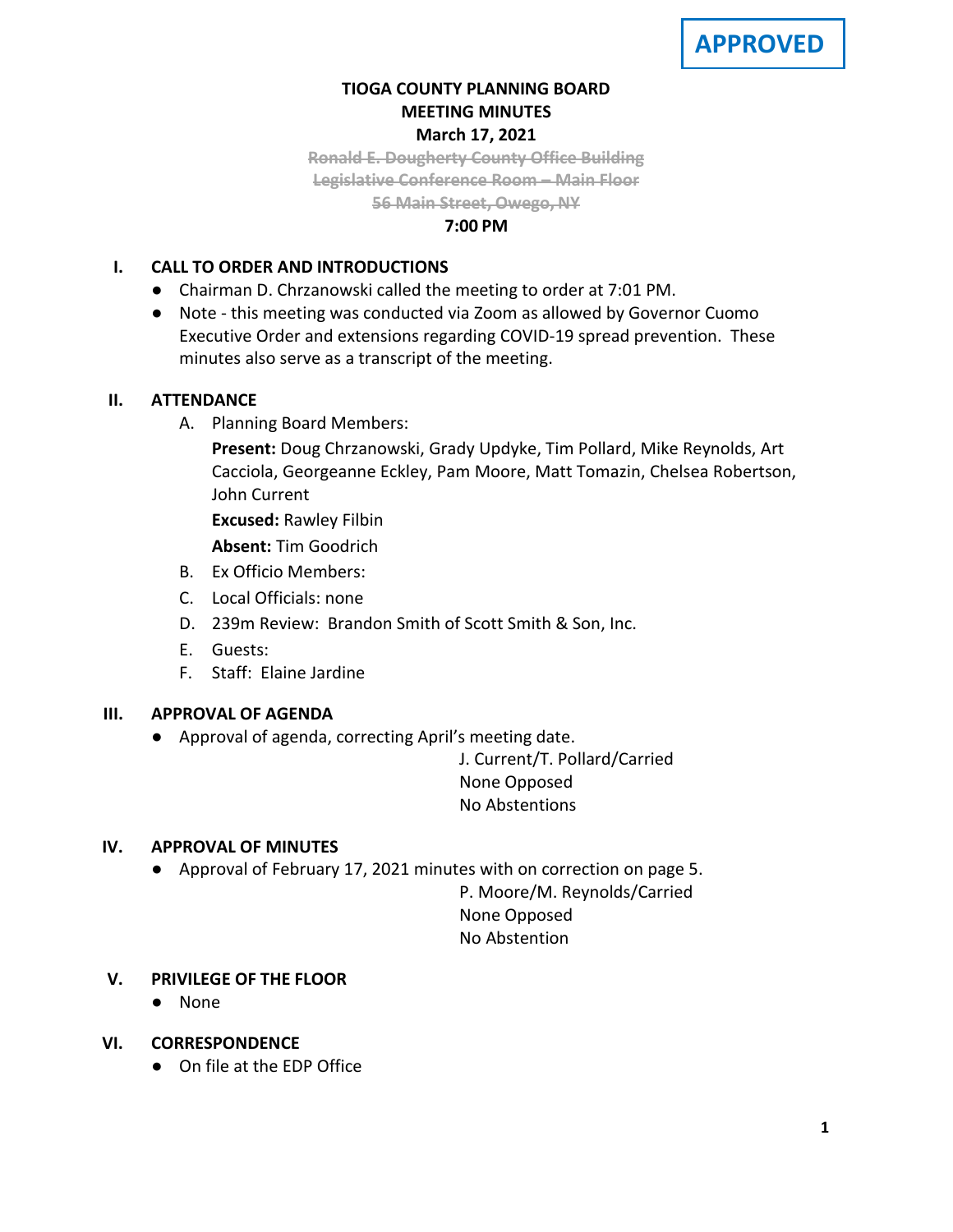### **VII. NEW BUSINESS A. A. 239 Reviews**

## **1. County Case 2021-006: Town of Tioga, Site Plan Review, Scott Smith & Son, Inc.**

The applicant is requesting site plan approval to expand their current bulk liquid heating fuel storage facility on this 3.6-acre parcel. The expanded storage at this facility (which SS&S has been operating since 1995) will replace their existing underground storage facility at 8 Delphine Street in the Village of Owego. The expanded storage facility will occupy only 0.25 acres of the property. It will be located in the middle of the property, between the front street side of the property that is in the 100-year floodplain the steep terrain located to the rear of the property. Additionally the facility will be constructed at a location that is 814 amsl, well above the base flood elevation of this site at 812.5 amsl.

This facility is proposed to contain three above ground, steel double-walled 20,000-gallon storage tanks set on concrete pads, along with associated appurtenances, that will store liquid kerosene and diesel fuel for heating purposes only. There will be no gasoline stored at this site. A 10'x10' foot monitoring and control shed is also proposed. Truck access from Glenmary Drive to the tanks will be in a one-way direction, with trucks entering via the east driveway and exiting using the west driveway.

Truck traffic for liquid heating fuel delivery will increase from the current maximum of three trips per week to a maximum of six trips per week due to this storage expansion. Propane deliveries will increase from a maximum of three loads per day to a maximum of five loads per day with this expansion.

E. Jardine commented that the site plan is difficult to interpret and presents confusion regarding flow of traffic internally and driveway(s). Brandon Smith explained that delivery trucks will be traveling from the west off State Route 17C and along Glenmary Drive west to east; therefore they will be using a new driveway proposed on the western side of the property, as shown on the site plan. Also, where it is shown internally that trucks will encounter the fenced area, they plan to reduce the size of that fenced in area. D. Chrzanowski also pointed out the E. Jardine's provided map indicates the incorrect parcel because the County's Real Property Database has it incorrect. This is now is being fixed by Tioga County GIS.

Staff recommends approval of the site plan review with the condition that the applicant complies with the Tioga County Department of Public Works requirements for the proposed driveway, including a highway work permit, a site distance analysis, details on construction materials.

**Q. C. Robertson:** Will a floodplain permit be required for the new driveway work? **A. E. Jardine** – That did not cross my mind when doing the permit, but yes, the Town of Tioga Local Floodplain Administrator should require a floodplain development permit. The Board Members agreed by consensus to add this issue to item #k of the Town of Tioga's Criteria for Site Plan Review in the Staff Analysis and Recommendations document, and not add it to the Conditions, before providing to the applicant.

**Q. P. Moore:** It's hard to tell looking at these materials, will the tanks be located in the floodplain or not? **A. E. Jardine** – No, but might be in the 500 year floodplain, which has no restrictions or requirements. **B. Smith** further commented that the current tanks were impacted during the 2011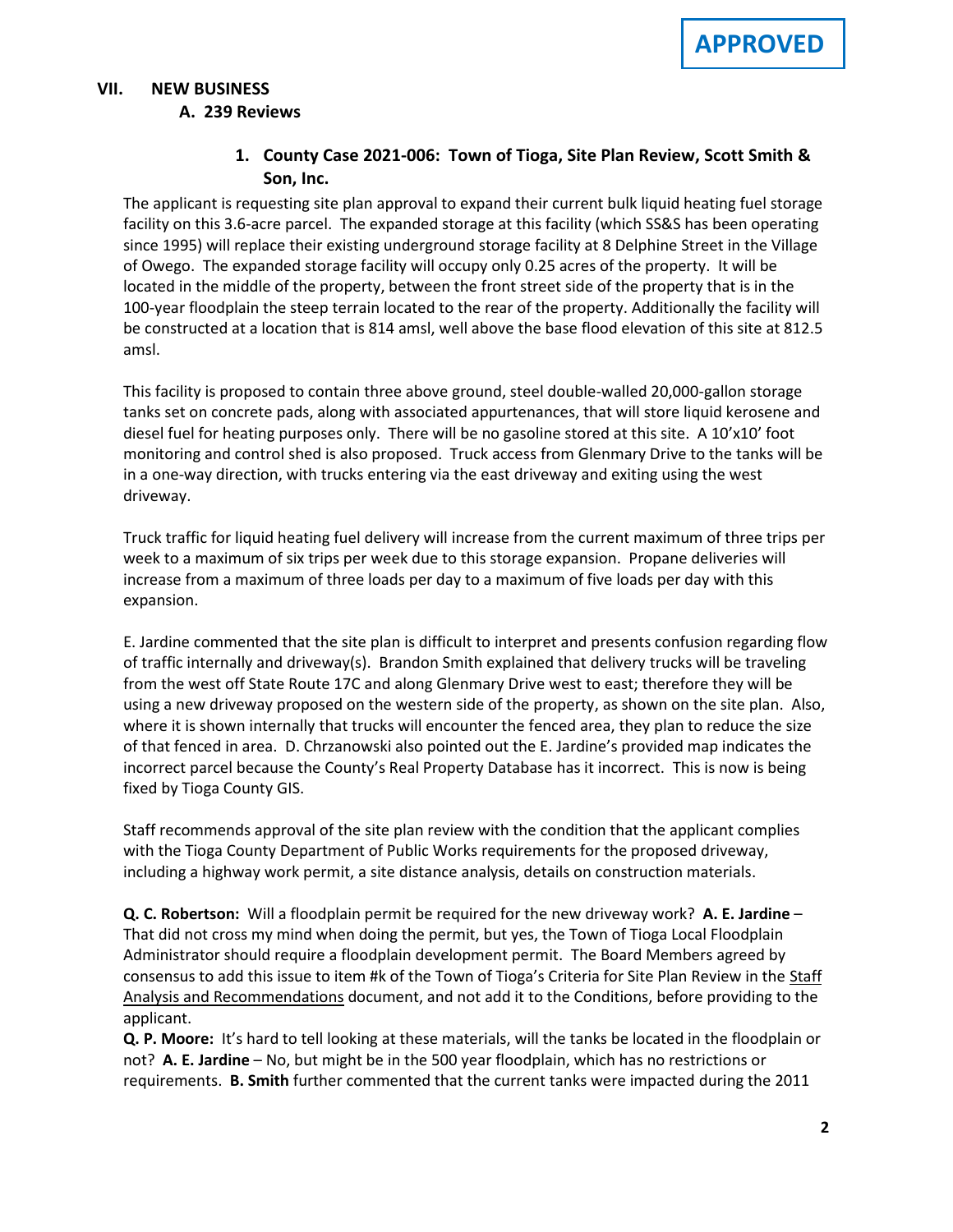flood, so they now know that the new tanks have be out of the 100-year floodplain. Also, the tanks will be situated on top of a concrete pad.

**Q. T. Pollard:** Will the tanks be attached to the concrete pad so they won't float away? **A. B. Smith** – That is correct.

**Q. M. Reynolds:** Will there be three separate concrete pads for the three storage tanks? **A. B. Smith** – No, just one pad for all three storage tanks.

**Q. T. Pollard:** Will the storage expansion at this location reduce truck traffic on West Avenue and Delphine Street? **A. B. Smith** – Yes truck traffic will be reduced but not eliminated because there will still be traffic to the gasoline station.

**Q. P. Moore:** Will you be digging up the underground storage tanks at the Delphine Street location as result of this project? **A. B. Smith** – Yes, but not until the new tanks on Glenmary Drive are operation, so we don't experience a gap in customer service and delivery.

#### **Motion to recommend approval of the site plan review with the conditions noted:**

| J. Current/T. Pollard/Carried |                   |
|-------------------------------|-------------------|
| <b>Yes</b>                    | q                 |
| Nο                            | ŋ                 |
| Abstention                    | 1 (D. Chrzanowki) |

### **B. B. 2021 Financial Disclosure Affidavits and Ethics Certification Renewal**

E. Jardine reminded the Board members that these documents must be completed in hardcopy, dated, signed and either mailed or dropped off to the Tioga County Law Department, 56 Main Street, Owego NY 13827. Also remember to write N/A on all questions not applicable to you included in the Financial Affidavit Disclosure form.

### **VIII. REPORTS**

### **A. A. Local Bits and Pieces**

- **1. Town of Candor** (A. Cacciola)
	- Village EMS is still working with the Candor Town Board to fund the paid positions gap. E. Jardine mentioned that Congressman Tom Reed has sent the EDP Office a funding opportunity for this – update – E. Jardine researched and this SAFETY grant is for firefighters only.
	- Planning Board is still working on seasonal road issue.
- **2. Town of Tioga** (D. Chrzanowski)
	- The solar developer working on a proposed solar project in Town of Tioga is conducting due diligence regarding potential contamination on the selected property/site and how it might affect the solar project before they proceed with local approvals.
	- He also inquired about if anyone heard that the State is reducing money available for solar projects. C. Robertson said she hadn't heard that, but she knows from communities she serves at Southern Tier Central Regional Planning Development Board that municipalities and IDA's are now asking for more money in PILOT payments, and some are getting both a PILOT from the IDA and a Host Community Agreement. So the solar developers' profit margins are reduced. Also, a NYSERDA Program recently expired, so that money is gone as well.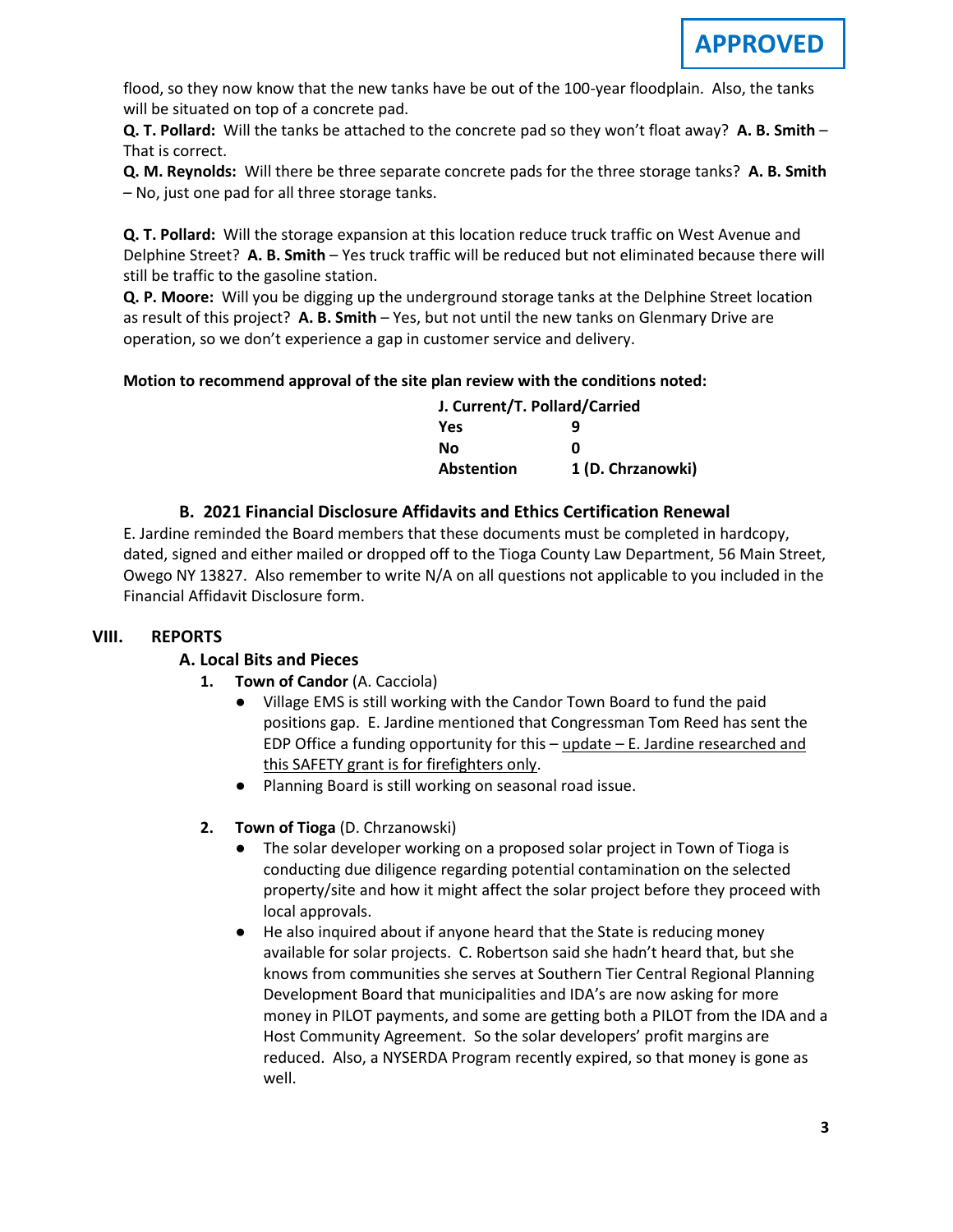**APPROVED**

- **3. Town/Village of Spencer** (T. Goodrich)
	- Not in attendance.
- **4. Town of Berkshire** (T. Pollard)
	- The Site Plan Review Law amendment should come before County Planning Board in April.
	- It is rumored that the property owner who has the motocross facility has now put the property up for sale.
- **5. Village of Newark Valley** (M. Reynolds)
	- No report.
- **6. Town of Newark Valley** (M. Tomazin)
	- No report.
- **7. Town of Barton** (G. Updyke)
	- No report.
- **8. Town of Owego** (J. Current)
	- Not in attendance.
- **9. Town of Nichols** (P. Moore)
	- P. Moore inquired about how the Town of Owego local board(s) has handled the fill in floodplain case on State Route 434. E. Jardine said she has not yet been notified about a final decision from Joann Lindstrom, and the TOO is very good about providing final decisions. She will check into it. P. Moore also inquired about the status of the SunEast Valley Solar project on Montrose Turnpike in the Town of Owego. E. Jardine stated that TOO ZBA is scheduled to vote on that project at their April 1 meeting. This will be the sixth consecutive ZBA meeting where this case has been on their Agenda.
- **10. Village of Waverly** (R. Filbin)
	- Not in attendance.
- **11. Village of Owego** (G. Eckley)
	- No report.

#### **B. Staff Report:**

● Nothing other than was provided in the meeting packet.

### **IX. OLD BUSINESS**

● None.

### **X. ADJOURNMENT**

A. Next Meeting April 21, 2021, @ 7:00 PM via Zoom.

B. Motion made to adjourn at 7:45 PM. G. Eckley/C. Robertson/Carried.

Respectfully submitted,